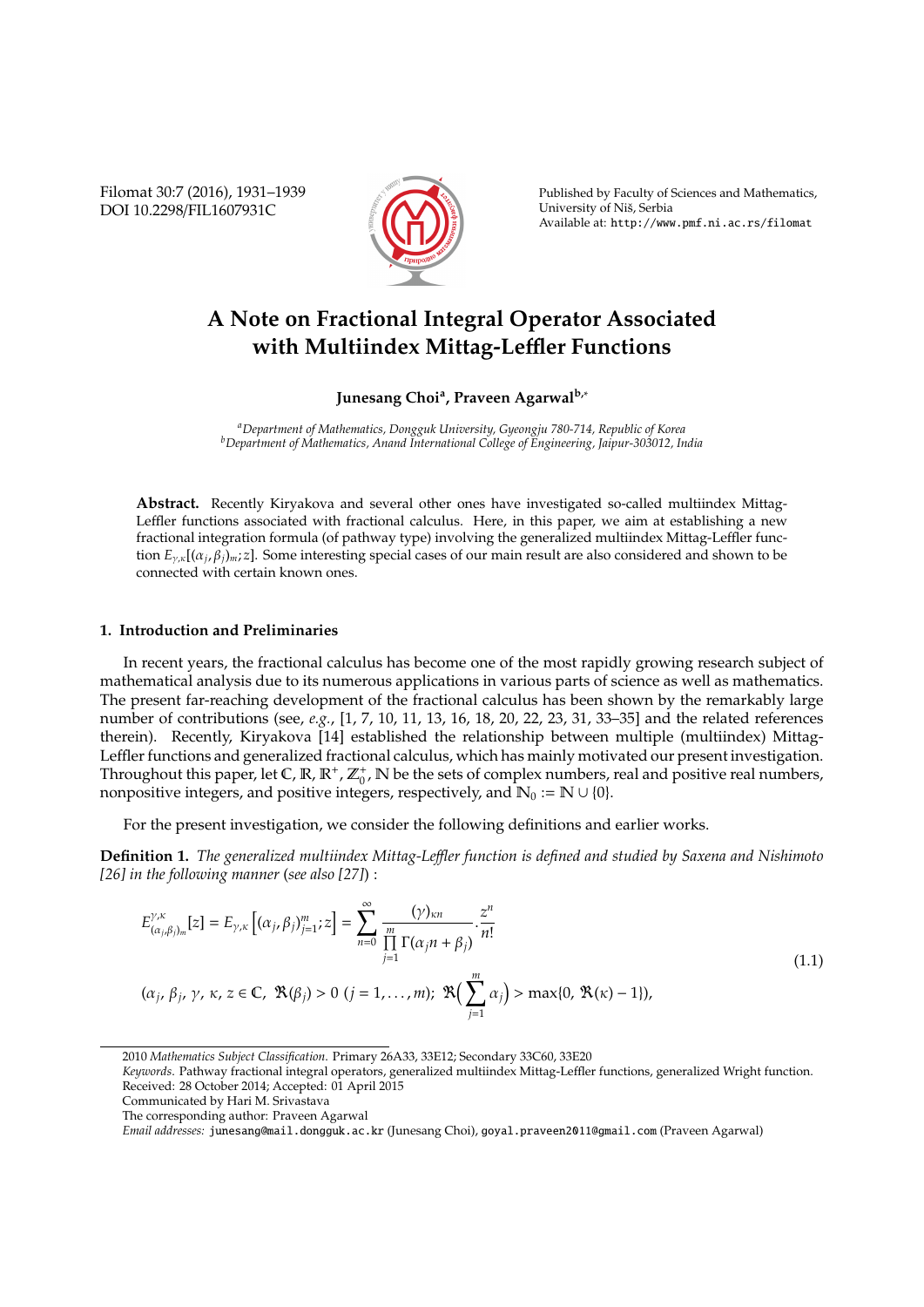where  $(\gamma)_n$  is the Pochhammer symbol defined, for  $\gamma \in \mathbb{C}$ , as follows (see, *e.g.*, [29, p. 2 and p. 5])):

$$
(\gamma)_n = \begin{cases} 1, & n = 0, \\ \gamma(\gamma + 1) \cdots (\gamma + n - 1), & n \in \mathbb{N} \end{cases}
$$

$$
= \frac{\Gamma(\gamma + n)}{\Gamma(\gamma)} \quad (\gamma \in \mathbb{C} \setminus \mathbb{Z}_0^-)
$$

and Γ being the familiar Gamma function (see, *e.g.*, [28, Section 1.1] and [29, Section 1.1]).

Here, it is noted that  $E^{\gamma,\kappa}_{(\alpha)}$ (α*<sup>j</sup>* ,β*j*)*<sup>m</sup>* [*z*] is a special case of Wright generalized hypergeometric function (see [38, 39]), the *H*-function [19] as well as the generalized multiindex Bessel function  $J_{(8,1)}^{(\alpha_j)_{m},\gamma}$  $\binom{(\alpha_j)_{m \in \mathbb{N}}}{(\beta_j)_m, \kappa}$  [*z*], which is introduced here. A complete description of (1.1) can be found in the review article [6] (see also [5]). Some important special cases of this function are enumerated below:

(i) When  $m = 1$  with  $(\mathcal{R}(\beta)) > 0$ ;  $\mathcal{R}(\alpha_j) > \max\{0, \mathcal{R}(\kappa) - 1\}$ , the function (1.1) reduces to the one that has been considered by Srivastava and Tomovski [32, p. 200, Eq. (1.13)]:

$$
E_{\alpha,\beta}^{\gamma,\kappa}[z] = E_{\gamma,\kappa}\left[\alpha,\beta;z\right] = \sum_{n=0}^{\infty} \frac{(\gamma)_{\kappa n}}{\Gamma(\alpha n + \beta)} \cdot \frac{z^n}{n!}.
$$
\n(1.2)

The special case of (1.2) when  $\kappa = 1$  was studied by Kilbas *et al.* [9, p. 32, Eq. (1.3)].

(ii) The special case of (1.1) when  $\gamma$ ,  $\kappa = 1$  yields the 2*m*-parametric Mittag-Leffler type function due to Al-Bassam and Luchko [2]:

$$
E_{(\alpha_j, \beta_j)_m}^{1,1}[z] = E_{1,1}[(\alpha_j, \beta_j)_{j=1}^m; z] = \sum_{n=0}^{\infty} \frac{1}{\prod_{j=1}^m \Gamma(\alpha_j n + \beta_j)} \cdot \frac{z^n}{n!}
$$
  

$$
(\alpha_j, \beta_j, z \in \mathbb{C}, \mathcal{R}(\beta_j) > 0, \mathcal{R}(\alpha_j) > 0 \ (j = 1, ..., m)).
$$
 (1.3)

Further setting *m* = 2 in (1.3) gives another interesting generalization of Mittag-Leffler function due to Djrbashyan [3].

(iii) When  $\gamma$ ,  $\kappa = 1$  and  $\alpha_j$  is replaced by  $\frac{1}{\alpha_j}(j = 1, ..., m)$ , (1.1) reduces to the multiindex Mittag–Leffler function defined by Kriyakova [15]

$$
E_{\left(\frac{1}{\alpha_j},\beta_j\right)_m}^{1,1}[z] = E_{1,1}\left[\left(\frac{1}{\alpha_j},\beta_j\right)_{j=1}^m; z\right] = \sum_{n=0}^{\infty} \frac{1}{\prod_{j=1}^m \Gamma\left(\frac{n}{\alpha_j} + \beta_j\right)} \cdot \frac{z^n}{n!}
$$
\n
$$
\left(\alpha_j, \beta_j, z \in \mathbb{C}, \ \Re(\beta_j) > 0, \ \Re\left(\alpha_j\right) > 0 \ (j = 1, \dots, m)\right).
$$
\n
$$
(1.4)
$$

(iv) If we set  $m = \kappa = \gamma = 1$  with min { $\mathcal{R}(\alpha)$ ,  $\mathcal{R}(\beta)$ } > 0, then (1.1) reduces to the generalized Mittag-Leffler function considered by Wiman [37]. The case when  $m = \kappa = \gamma = \beta = 1$  can be found in [4].

In recent years, the interest to this function has grown due to its applications in some reaction-diffusion problems and their various generalizations appearing in the solutions of fractional order differential and integral equations. The theory of this class of functions has been developed in a series of articles by Kiryakova *et al*. [12–14, 16, 17] (see also [8] and [24]).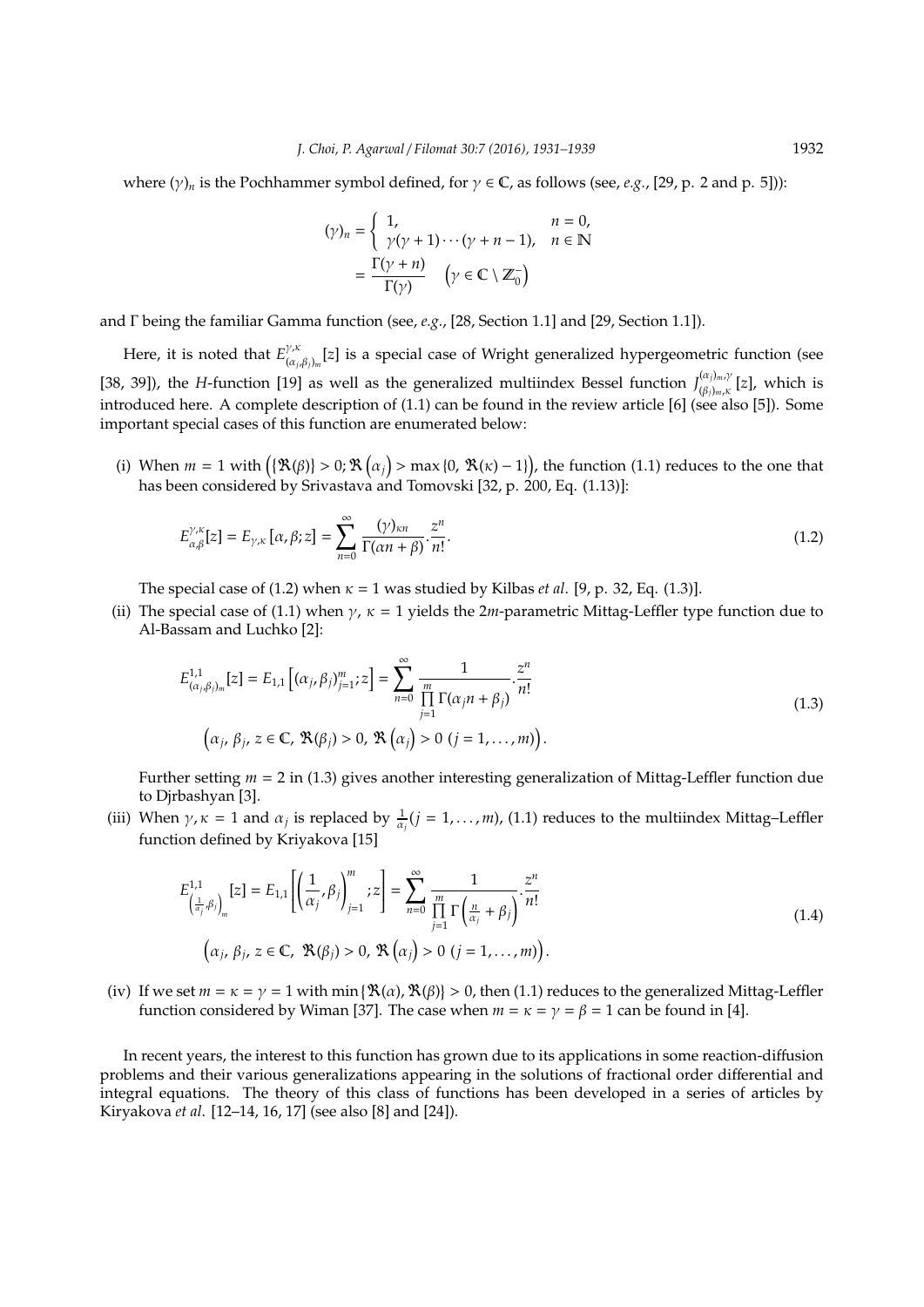**Definition 2.** *The H-function is defined in terms of a Mellin-Barnes integral in the following manner* (*see, e.g., [19]*) :

$$
H_{p,q}^{m,n}\left[z\begin{pmatrix} (a_i,\alpha_i)_{1,p} \\ (b_j,\beta_j)_{1,q} \end{pmatrix}\right] = H_{p,q}^{m,n}\left[z\begin{pmatrix} (a_1,\alpha_1),\cdots,(a_p,\alpha_p) \\ (b_1,\beta_1),\cdots,(b_q,\beta_q) \end{pmatrix}\right]
$$

$$
=\frac{1}{2\pi i}\int_{\mathfrak{L}}\Theta(s)\,z^{-s}\mathrm{d}s,\tag{1.5}
$$

*where*

$$
\Theta(s) = \frac{\prod_{j=1}^{m} \Gamma\left(b_j + \beta_j s\right) \prod_{i=1}^{n} \Gamma\left(1 - a_i - \alpha_i s\right)}{\prod_{i=n+1}^{p} \Gamma\left(a_i + \alpha_i s\right) \prod_{j=m+1}^{q} \Gamma\left(1 - b_j - \beta_j s\right)}.
$$
\n(1.6)

and m, n, p,  $q \in \mathbb{N}_0$  with  $0 \le m \le q$ ,  $0 \le n \le p$ , and the parameters  $a_i$ ,  $b_i \in \mathbb{C}$  and  $\alpha_i$ ,  $\beta_j \in \mathbb{R}^+$   $(i = 1, \ldots, p; j = 1, \ldots, q)$ *with the contour* L *suitably chosen, and an empty product, if it occurs, is taken to be unity. The theory of the H-function is well explained in the book of Srivastava et al. [30, Chapter 1].*

**Definition 3.** *The generalized Wright's function is defined as follows* (*see, e.g., [38, 39]*) :

$$
{}_{p}\Psi_{q}\left[\begin{array}{c}(\alpha_{1}, A_{1}), \ldots, (\alpha_{p}, A_{p}); \\(\beta_{1}, B_{1}), \ldots, (\beta_{q}, B_{q}); \end{array} z\right] = \sum_{k=0}^{\infty} \frac{\prod_{j=1}^{p} \Gamma(\alpha_{j} + A_{j}k)}{\prod_{j=1}^{q} \Gamma(\beta_{j} + B_{j}k)} \frac{z^{k}}{k!},
$$
\n(1.7)

 $\mathcal{A}_1, \ldots, \mathcal{A}_p \in \mathbb{R}^+$  and  $B_1, \ldots, B_q \in \mathbb{R}^+$  with

$$
1 + \sum_{j=1}^{q} B_j - \sum_{j=1}^{p} A_j \ge 0.
$$
\n(1.8)

**Definition 4.** Let  $\alpha_j$ ,  $\beta_j$ ,  $\gamma \in \mathbb{C}$  ( $j = 1, ..., m$ ) be such that  $\sum_{j=1}^{m} \mathbb{R}(\alpha)_j$  > max {0;  $\mathbb{R}(\kappa) - 1$ };  $\kappa > 0$ ,  $\mathbb{R}(\beta) > -1$  and  $\mathcal{R}(\gamma) > 0$ . Then the generalized multiindex Bessel function  $J_{(\beta_j)_{m},\kappa}^{(\alpha_j)_{m},\gamma}$  [z] is defined as follows:

$$
J_{(\beta_j)_{m},\kappa}^{(\alpha_j)_{m},\gamma}[z] = \sum_{n=0}^{\infty} \frac{(\gamma)_{\kappa n}}{\prod_{j=1}^{m} \Gamma(\alpha_j n + \beta_j + 1)} \cdot \frac{(-z)^n}{n!} \quad (m \in \mathbb{N}).
$$
\n(1.9)

**Remark 1.** *If we set m* = 1,  $\kappa$  = 0,  $\alpha_1$  = 1,  $\beta_1$  = *v and replace z by*  $\frac{z^2}{4}$ 4 *in* (1.9)*, we get*

$$
J_{\nu,0}^{1,\gamma} \left[ \frac{z^2}{4} \right] = \left( \frac{2}{z} \right)^{\nu} J_{\nu} \left[ z \right],\tag{1.10}
$$

*where J*<sup>ν</sup> [*z*] *is a well known Bessel function of the first kind defined by* (*see [10, p. 32, Eq. (1.7.1)]*)*:*

$$
J_{\nu}[z] = \sum_{k=0}^{\infty} \frac{(-1)^k \left(\frac{z}{2}\right)^{2k+\nu}}{k!\,\Gamma(k+\nu+1)} \quad (z \in \mathbb{C}/(-\infty,0]; \nu \in \mathbb{C}). \tag{1.11}
$$

*For more details about the Bessel functions, the reader may be referred* (*for example*) *to the earlier extensive works by Erd´elyi et al. [4, Vol. 2] and Watson [36].*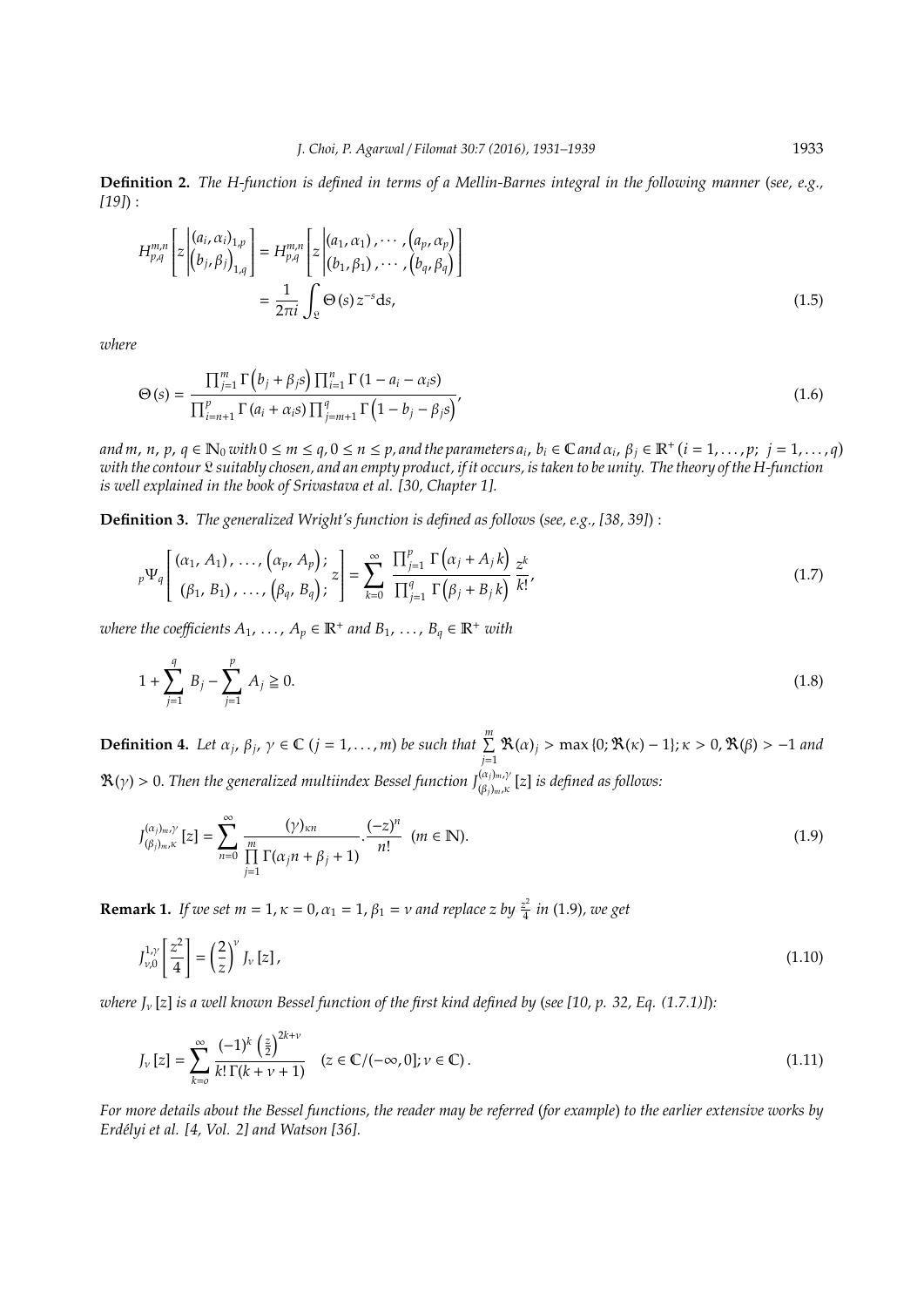Here, in this paper, we aim at establishing a (presumably) new fractional integration formula (of pathway type) involving the generalized multi-index Mittag-Leffler function *E*γ,κ[(α*<sup>j</sup>* , β*j*)*m*; *z*]. Some interesting special cases of our main result are also considered. Our main result is obtained by applying the generalized multiindex Mittag-Leffler function to the pathway type fractional integral operator given in (1.12). So we continue to recall the following definition.

**Definition 5.** Let  $f(x) \in L(a, b)$ ,  $\eta \in \mathbb{C}$ ,  $\mathbb{R}(\eta) > 0$ ,  $a > 0$  and let us take a pathway parameter  $\alpha < 1$ . Then the *pathway fractional integration operator is defined and represented as follows* (*see [21, p. 239]*)*:*

$$
\left(P_{0^+}^{(\eta,\alpha,a)}f\right)(t) = t^{\eta} \int_0^{\frac{t}{a(1-\alpha)}} \left[1 - \frac{a\left(1-\alpha\right)\tau}{t}\right]_{-\alpha}^{\frac{\eta}{1-\alpha}} f(\tau) d\tau, \tag{1.12}
$$

*where L*(*a*, *b*) *is the set of Lebesgue measurable functions defined on* (*a*, *b*)*.*

Let [a, b] ( $-\infty < a < b < \infty$ ) be a finite interval on the real line R. The left-sided and right-sided Riemann-Liouville fractional integrals *I* η  $\int_{a+}^{\eta} f$  and  $I_{b-}^{\eta} f$  of order  $\eta \in \mathbb{C}$  ( $\mathcal{R}(\eta) > 0$ ) are defined, respectively, by

$$
\left(I_{a+}^{\eta} f\right)(x) := \frac{1}{\Gamma(\eta)} \int_{a}^{x} \frac{f(t) dt}{(x - t)^{1 - \eta}} \quad (x > a; \ \mathfrak{R}(\eta) > 0)
$$
\n(1.13)

and

$$
\left(I_{b-}^{\eta}f\right)(x) := \frac{1}{\Gamma(\eta)} \int_{x}^{b} \frac{f(t) dt}{(t-x)^{1-\eta}} \quad (x < b; \ \mathfrak{R}(\eta) > 0),\tag{1.14}
$$

where *f* ∈  $C_\mu$  ( $\mu$  ≥ −1) (see, *e.g.*, [10, p. 69]).

**Remark 2.** The special case of the pathway fractional integration operator  $\left( P_{0+}^{(\eta,\alpha,a)} \right)$ 0 <sup>+</sup> *f* (*t*) *in* (1.12) *when* α = 0*, a* = 1*, and* η → η − 1 *reduces immediately to the left-sided Riemann-Liouville fractional integrals as follows:*

$$
\left(P_{0^+}^{(\eta-1,0,1)}f\right)(t) = \int_0^t (t-\tau)^{\eta-1} f(\tau) d\tau = \Gamma(\eta) \left(I_{0+}^{\eta} f\right)(t) \quad (\mathfrak{R}(\eta) > 0).
$$
\n(1.15)

*Further one of the Erd´elyi-Kober type fractional integrals* (*see [10, p. 105, Eq. (2.6.1)]*) *defined by*

$$
\left(I_{a+\sigma,\alpha}^{\eta} f\right)(t) := \frac{\sigma t^{-\sigma(\eta+\alpha)}}{\Gamma(\eta)} \int_{a}^{t} \frac{\tau^{\sigma \alpha+\sigma-1} f(\tau) d\tau}{\left(t^{\sigma}-\tau^{\sigma}\right)^{1-\eta}}
$$
\n
$$
(0 \le a < t < b \le \infty; \ \Re(\eta) > 0; \ \sigma > 0; \ \alpha \in \mathbb{C})
$$
\n
$$
(1.16)
$$

*appears to be closely related to the pathway fractional integration operator* (1.12)*. It is found that one integral cannot contain the other one as a purely special case. Yet it is easy to see that some special cases of the two integrals have, for example, the following relationship:*

$$
\left(P_{0^+}^{(\eta-1,0,1)}f\right)(t) = \Gamma(\eta) t^{\eta} \left(I_{0+,1,0}^{\eta} f\right)(t).
$$
\n(1.17)

Setting  $f(t) = t^{\beta - 1}$  in (1.12), we obtain the following formula (see [21, Eq. (12)]):

$$
P_{0^{+}}^{(\eta,\alpha)}\left\{t^{\beta-1}\right\} = \frac{t^{\eta+\beta}}{[a(1-\alpha)]^{\beta}} \frac{\Gamma(\beta) \Gamma\left(1 + \frac{\eta}{1-\alpha}\right)}{\Gamma\left(\frac{\eta}{1-\alpha} + \beta + 1\right)}
$$
\n
$$
(\alpha < 1; \ \mathfrak{R}(\eta) > 0; \ \mathfrak{R}(\beta) > 0).
$$
\n(1.18)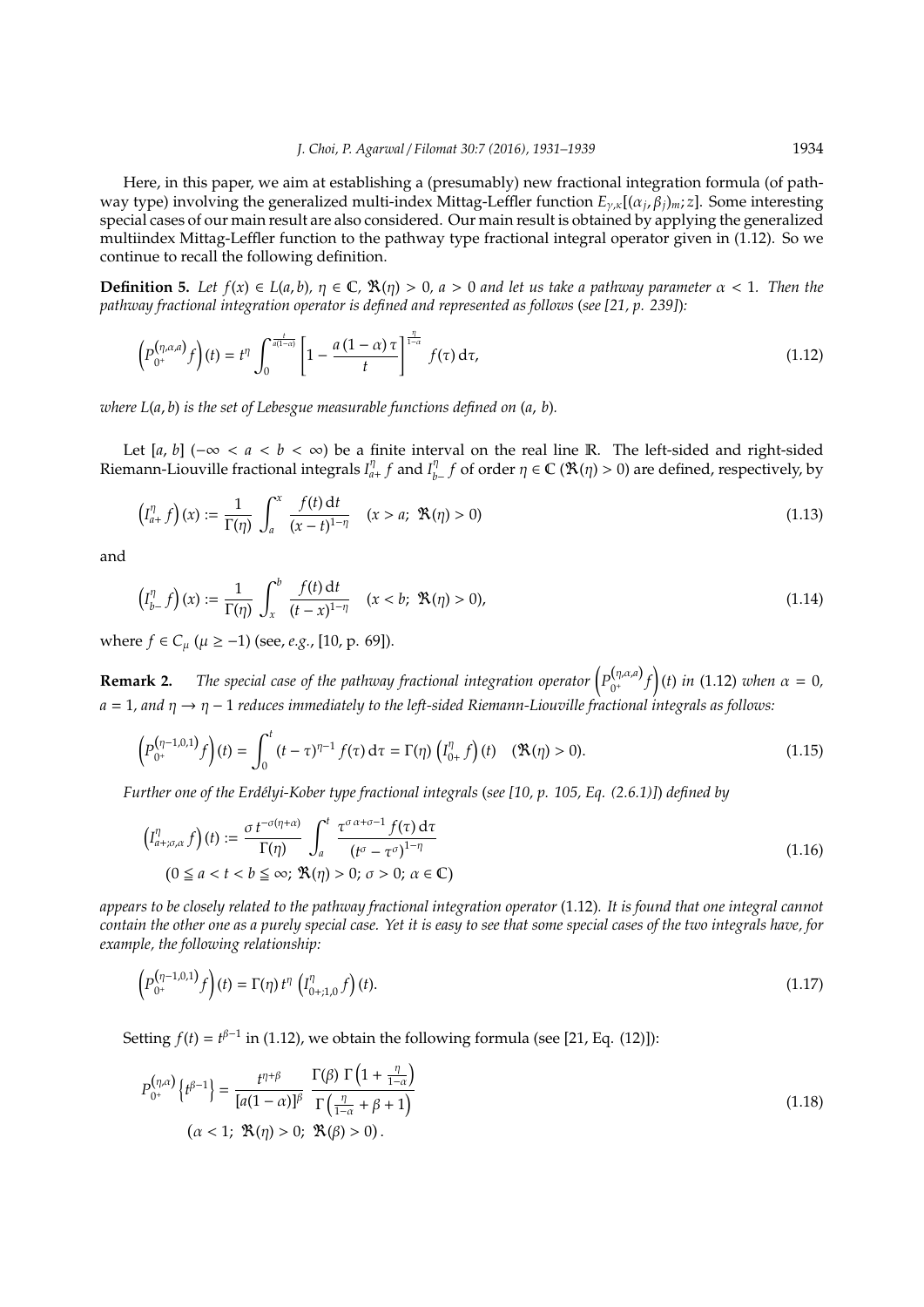Indeed, setting  $f(t) = t^{\beta-1}$  in (1.12) and then changing  $u = \frac{a(1-\alpha)\tau}{t}$  $\frac{a_{\mu}}{t}$ , some algebra gives us that

$$
P_{0^+}^{(\eta,\alpha)}\left\{t^{\beta-1}\right\} = \frac{t^{\eta+\beta}}{[a(1-\alpha)]^\beta} B\left(\frac{\eta}{1-\alpha}+1,\,\beta\right),\,
$$

where  $B(\alpha, \beta)$  is the well-known Beta function which is closely related to the Gamma function as follows (see, *e.g.*, [28, pp. 9-11] and [29, pp. 7-10]):

$$
B(\alpha, \beta) = \frac{\Gamma(\alpha) \Gamma(\beta)}{\Gamma(\alpha + \beta)} \quad \left(\alpha, \beta \in \mathbb{C} \setminus \mathbb{Z}_0^-\right). \tag{1.19}
$$

## **2. Pathway Fractional Integration of Generalized Multiindex Mittag-Le**ffl**er Functions**

In this section we consider composition of the pathway fractional integral  $P_{0^+}^{(\eta,\alpha)}$  $_{0^+}^{\gamma_1,\gamma_2}$  given by (1.12) with the multiindex Mittag-Leffler (1.1). We begin by stating the following theorem.

**Theorem 1.** Let  $\alpha < 1$ , the parameters  $\eta$ ,  $\gamma$ ,  $\kappa$ ,  $\rho$ ,  $\alpha_j$ ,  $\beta_j \in \mathbb{C}$  (*j* = 1, ..., *m*;  $m \in \mathbb{N}$ ),  $a > 0$ , and  $\sigma > 0$  be such that

$$
\mathfrak{R}(\gamma) > 0, \ \mathfrak{R}(\eta) > 0, \ \mathfrak{R}(\kappa) > 0, \ \mathfrak{R}\left(\alpha_j - \kappa\right) \geq -1 \ (j = 1, \ \ldots, \ m),
$$
\n
$$
\mathfrak{R}(\rho + \sigma) > 0, \quad \text{and} \quad \mathfrak{R}\left(1 + \frac{\eta}{1 - \alpha}\right) > \max\{0, -\mathfrak{R}(\rho)\}.
$$

*Then we have the following relation:*

$$
P_{0^{+}}^{(\eta,\alpha)}\left\{x^{\rho-1}E_{(\alpha_{j},\beta_{j})_{m}}^{\gamma,\kappa}[cx^{\sigma}]\right\} = \frac{x^{\rho+\eta}\,\Gamma(1+\frac{\eta}{1-\alpha})}{\Gamma(\gamma)\,(a(1-\alpha))^{\rho}}
$$
  
 
$$
\times 2^{\Psi_{m+1}}\left[\begin{array}{c} (\gamma,\kappa),\,(\rho,\sigma);\\(\beta_{j},\,\alpha_{j})_{1}^{m},\,(1+\rho+\frac{\eta}{1-\alpha},\,\sigma);\\c\left(\frac{x}{a(1-\alpha)}\right)^{\sigma}\end{array}\right].
$$
 (2.1)

*Proof.* Let the left-hand side of the formula (2.1) be denoted by *I*. Applying (1.1) and using the definition (1.12) to (2.1), we get

$$
I = P_{0^+}^{(\eta,\alpha)} \left\{ x^{\rho-1} \sum_{n=0}^{\infty} \frac{(\gamma)_{\kappa n}}{\prod_{j=1}^m \Gamma(\alpha_j n + \beta_j)} \frac{[cx^{\sigma}]^n}{n!} \right\}
$$
  
= 
$$
\sum_{n=0}^{\infty} \frac{(\gamma)_{\kappa n}}{\prod_{j=1}^m \Gamma(\alpha_j n + \beta_j)} \frac{c^n}{n!} P_{0^+}^{(\eta,\alpha)} \left\{ x^{\rho+\sigma n-1} \right\}.
$$

Here, applying (1.18) with  $\beta$  replaced by  $(\rho + \sigma n)$  to the pathway integral, after a little simplification, we obtain the following expression

$$
I = \sum_{n=0}^{\infty} \frac{\Gamma(\gamma + \kappa n)}{\Gamma(\gamma) \prod_{j=1}^{m} \Gamma(\alpha_j n + \beta_j)} \frac{\Gamma(\rho + \sigma n) \Gamma\left(1 + \frac{\eta}{1 - \alpha}\right)}{\Gamma\left(1 + \frac{\eta}{1 - \alpha} + \rho + \sigma n\right)} \frac{c^n x^{\rho + \sigma n + \eta}}{[a(1 - \alpha)]^{\rho + n\sigma} n!}
$$
  

$$
= \frac{x^{\rho + \eta} \Gamma(1 + \frac{\eta}{1 - \alpha})}{\Gamma(\gamma) (a(1 - \alpha))^{\rho}}
$$
  

$$
\times \sum_{n=0}^{\infty} \frac{\Gamma(\gamma + \kappa n)}{\Gamma(\gamma) \prod_{j=1}^{m} \Gamma(\alpha_j n + \beta_j)} \frac{\Gamma(\rho + \sigma n)}{\Gamma\left(1 + \frac{\eta}{1 - \alpha} + \rho + \sigma n\right)} \frac{c^n x^{\sigma n}}{[a(1 - \alpha)]^{n\sigma} n!},
$$

whose last summation, in view of (1.7), is easily seen to arrive at the expression in (2.1). This completes the proof.  $\square$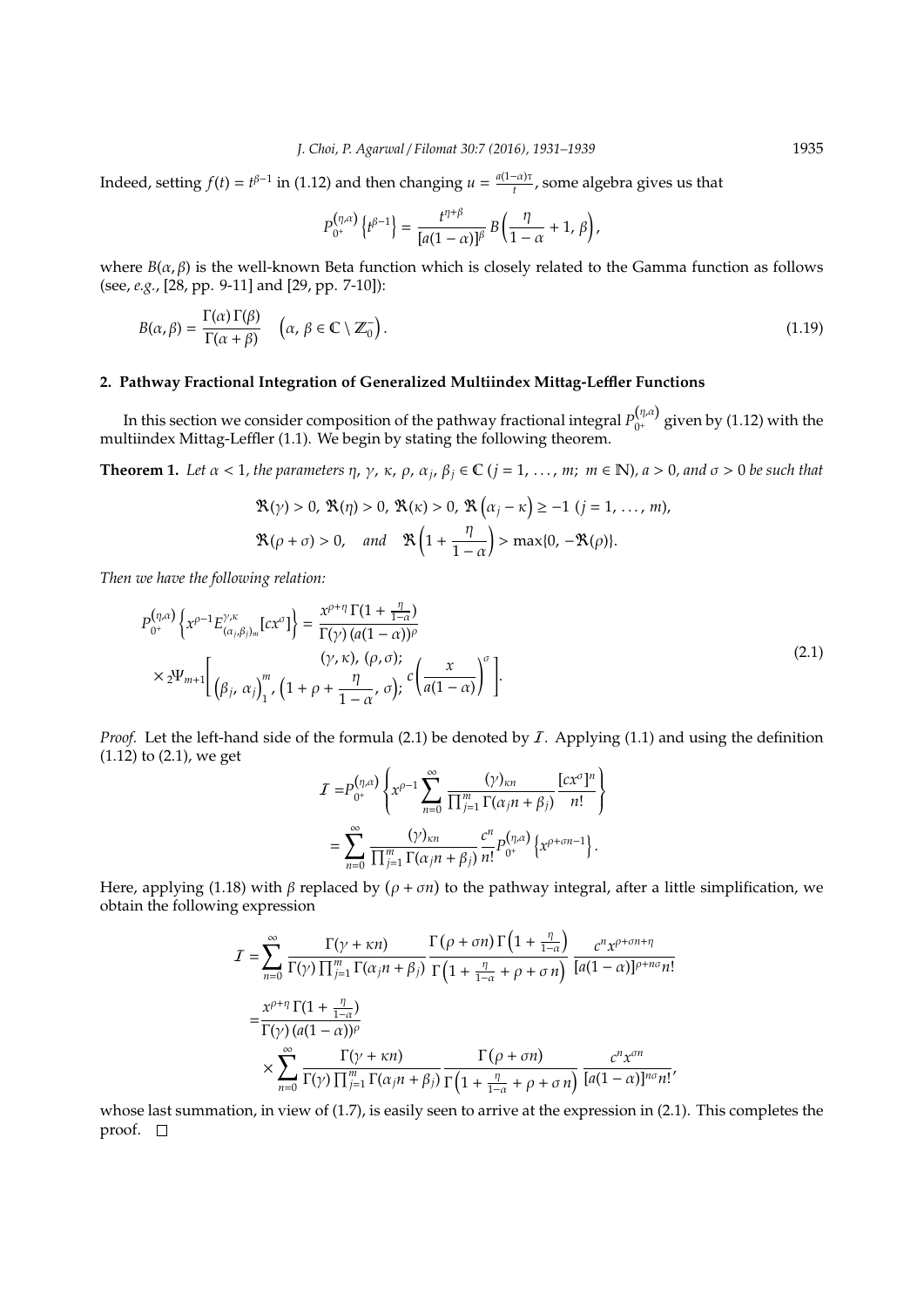Indeed, by suitably specializing the values of the parameters  $\alpha_j$ ,  $\beta_j$ ,  $\gamma$ ,  $\kappa \in \mathbb{C}$  (*j* = 1, . . . , *m*), one can deduce numerous fractional calculus results involving the various types of Mittag-Leffler functions as the corollary of our main result. Further we can present a large number of special cases of our main result (2.1). Here we give only two examples of this type.

Setting  $m = 1$  in the result of Theorem 1 yields the following result.

**Corollary 1.** Let  $\alpha$  < 1, the parameters  $\eta$ ,  $\gamma$ ,  $\kappa$ ,  $\rho$ ,  $\alpha$ ,  $\beta \in \mathbb{C}$   $a > 0$ , and  $\sigma > 0$  be such that

$$
\mathfrak{R}(\gamma) > 0, \mathfrak{R}(\eta) > 0, \mathfrak{R}(\kappa) > 0, \mathfrak{R}(\alpha - \kappa) \ge -1,
$$
\n
$$
\mathfrak{R}(\rho + \sigma) > 0, \quad \text{and} \quad \mathfrak{R}\left(1 + \frac{\eta}{1 - \alpha}\right) > \max\{0, -\mathfrak{R}(\rho)\}.
$$

*Then we have the following relation:*

$$
P_{0^{+}}^{(\eta,\alpha)}\left\{x^{\rho-1}E_{(\alpha,\beta)}^{\gamma,\kappa}\left[cx^{\sigma}\right]\right\} = \frac{x^{\rho+\eta}\,\Gamma(1+\frac{\eta}{1-\alpha})}{\Gamma(\gamma)\,(a(1-\alpha))^{\rho}}\n\times 2\Psi_{2}\left[\n\begin{array}{c}\n(\gamma,\kappa),\,(\rho,\sigma);\n\\
(\beta,\,\alpha),\,(1+\rho+\frac{\eta}{1-\alpha},\,\sigma);\n\end{array}c\left(\frac{x}{a(1-\alpha)}\right)^{\sigma}\n\right].
$$
\n(2.2)

If we set  $\gamma$ ,  $\kappa = 1$  and replaced  $\alpha_j$  by  $\frac{1}{\alpha_j}(j = 1, \ldots, m)$  in (2.1), Theorem 1 reduces to the following corollary.

**Corollary 2.** Let  $\alpha < 1$ , the parameters  $\eta$ ,  $\rho$ ,  $\alpha_j$ ,  $\beta_j \in \mathbb{C}$  ( $j = 1, ..., m$ ;  $m \in \mathbb{N}$ ),  $a > 0$ ,  $\sigma > 0$  and  $\Re(\eta) >$  $\partial$ ,  $\mathfrak{R}\left(\alpha_{j}\right)>0$   $(j=1,\,\ldots,\,m)$ ,  $\mathfrak{R}(\rho)>0.$  Then the following relation holds true:

$$
P_{0^+}^{(\eta,\alpha)}\left\{x^{\rho-1}E_{(\frac{1}{\alpha_j},\beta_j)_m}[cx^{\sigma}]\right\} = \frac{x^{\rho+\eta}\Gamma(1+\frac{\eta}{1-\alpha})}{(a(1-\alpha))^{\rho}}
$$
  
 
$$
\times 2\Psi_{m+1}\left[\left(\beta_j,\frac{1}{\alpha_j}\right)_1^m, \left(1+\rho+\frac{\eta}{1-\alpha},\sigma\right)_j^c c\left(\frac{x}{a(1-\alpha)}\right)^{\sigma}\right].
$$
 (2.3)

**Remark 3.** *Setting m* = 1,  $\kappa$  = 1 *and taking*  $\alpha_1 = \sigma$ ,  $\beta_1 = \rho$  *in the main result* (2.1), *the resulting formula is seen to become the known result given by Nair [21, p. 244, Eq. (24)].*

### **3. Further Special Cases and Concluding Remarks**

By setting  $\alpha = 0$ ,  $a = 1$  and  $\eta \rightarrow \eta - 1$  in (2.1), (2.2) and (2.3), respectively, and applying (1.15), we obtain three (presumably) new fractional integral formulas involving left-sided Riemann–Liouville fractional integral operators stated in Corollaries 3, 4 and 5 below.

**Corollary 3.** Let  $\eta$ ,  $\gamma$ ,  $\kappa$ ,  $\rho$ ,  $\alpha_j$ ,  $\beta_j \in \mathbb{C}$  (*j* = 1, ..., *m*;  $m \in \mathbb{N}$ ),  $\sigma > 0$  and  $\mathbb{R}(\gamma) > 0$ ,  $\mathbb{R}(\eta) > 0$ ,  $\mathbb{R}(\kappa) > 0$ ,  $\mathbb{R}(\rho) > 0$  $(0, \mathfrak{R}(\alpha_j) \geq 0 \ (j = 1, \ldots, m).$  Then the following relation holds:

$$
I_{0+}^{\eta} \left\{ x^{\rho-1} E_{(\alpha_j, \beta_j)_m}^{\gamma, \kappa} [cx^{\sigma}] \right\} = \frac{x^{\rho + \eta - 1}}{\Gamma(\gamma)}
$$
  
 
$$
\times 2^{\Psi_{m+1}} \left[ \begin{array}{c} (\gamma, \kappa), (\rho, \sigma); \\ (\beta_j, \alpha_j)_1^m, (\rho + \eta, \sigma); \end{array} c (x)^{\sigma} \right].
$$
 (3.1)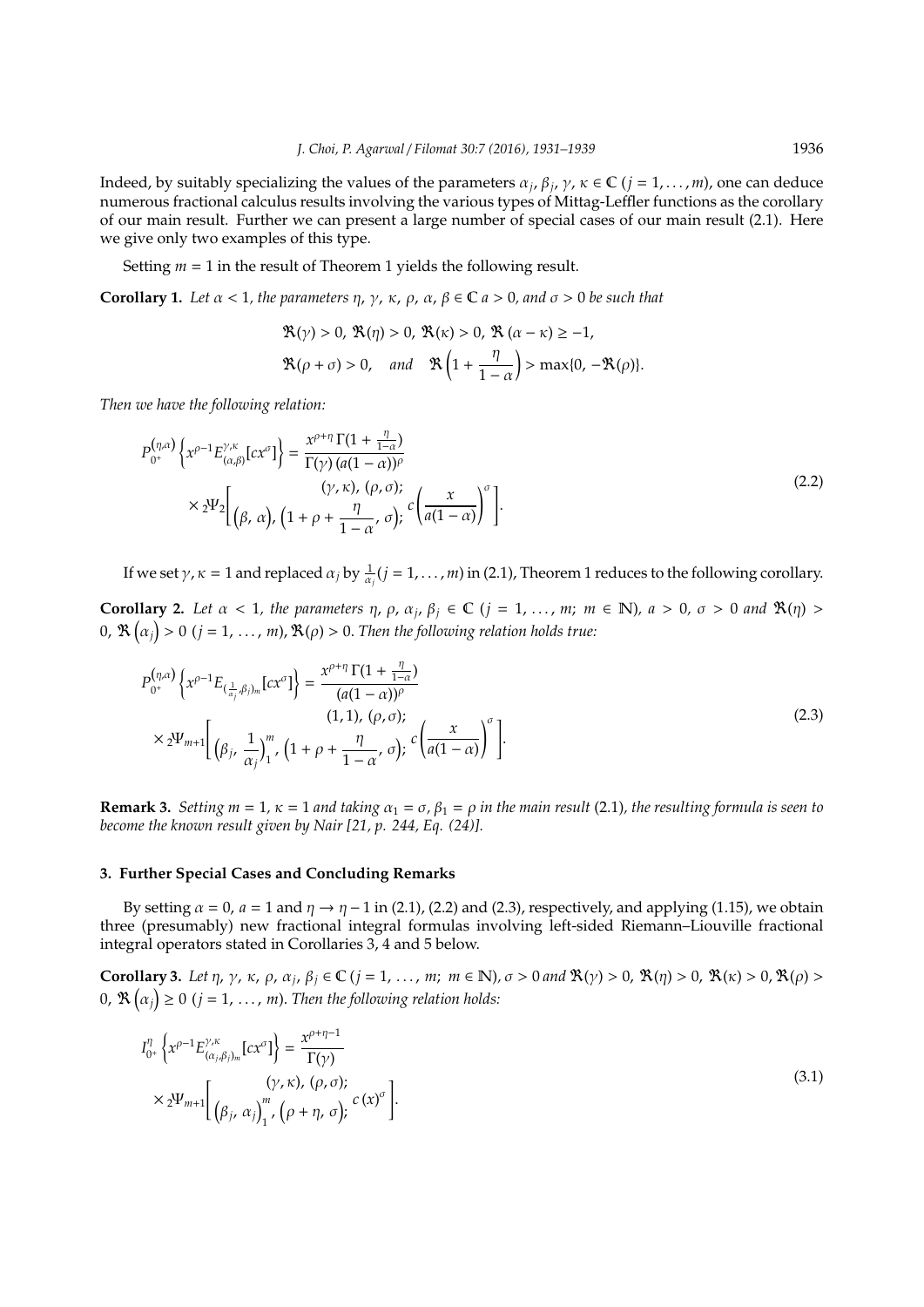**Corollary 4.** *Let*  $\eta$ ,  $\gamma$ ,  $\kappa$ ,  $\rho$ ,  $\alpha$ ,  $\beta \in \mathbb{C}$ ,  $\sigma > 0$ ,  $\Re(\gamma) > 0$ ,  $\Re(\eta) > 0$ ,  $\Re(\kappa) > 0$ ,  $\Re(\alpha) \ge 0$ ,  $\Re(\rho) > 0$ ,  $\Re(\rho) > 0$ . *Then the following relation holds:*

$$
I_{0^{+}}^{\eta} \left\{ x^{\rho-1} E_{(\alpha,\beta)}^{\gamma,\kappa}(cx^{\sigma}) \right\} = \frac{x^{\rho+\eta-1}}{\Gamma(\gamma)}
$$
  
 
$$
\times 2\Psi_{2} \left[ \begin{array}{c} (\gamma,\kappa), (\rho,\sigma); \\ (\beta,\alpha), (\rho+\eta,\sigma); \end{array} c(x)^{\sigma} \right].
$$
 (3.2)

**Corollary 5.** Let  $\eta$ ,  $\rho$ ,  $\alpha_j$ ,  $\beta_j \in \mathbb{C}$  ( $j = 1, ..., m$ ;  $m \in \mathbb{N}$ ),  $\sigma > 0$ ,  $\Re(\eta) > 0$ ,  $\Re(\alpha_j) > 0$  ( $j = 1, ..., m$ ),  $\Re(\rho) > 0$ . *Then we have the following relation:*

$$
I_{0^{+}}^{\eta} \left\{ x^{\rho-1} E_{(\frac{1}{\alpha_{j}} \beta_{j})_{m}} [cx^{\sigma}] \right\} = x^{\rho+\eta-1} \times 2^{\Psi_{m+1}} \left[ \frac{(1,1), (\rho,\sigma);}{(\beta_{j}, \frac{1}{\alpha_{j}})_{1}^{m}, (\rho+\eta,\sigma);} c(x)^{\sigma} \right].
$$
 (3.3)

If we replace  $\sigma$  by  $\frac{1}{\alpha_1}$  and  $\rho$  by  $\beta_1$  in (3.3), we obtain the following result due to Saxena *et al*. [25, p. 372, Eq. (4.1)]:

**Corollary 6.** Let  $\eta$ ,  $\alpha_j$ ,  $\beta_j \in \mathbb{C}$  ( $j = 1, ..., m$ ;  $m \in \mathbb{N}$ ),  $\mathbb{R}(\eta) > 0$ ,  $\mathbb{R}(\alpha_j) > 0$  ( $j = 1, ..., m$ ), Then we have the *following relation:*

$$
I_{0^+}^{\eta} \left\{ x^{\beta_1 - 1} E_{(\frac{1}{\alpha_j}, \beta_j)_m} \left[ cx^{\frac{1}{\alpha_1}} \right] \right\} = x^{\rho + \eta - 1} E_{(\frac{1}{\alpha_j}), (\beta_1 + \eta, \beta_2, \dots, \beta_m)} \left[ cx^{\frac{1}{\alpha_1}} \right]. \tag{3.4}
$$

It is noted that if we set  $\alpha = 0$ ,  $a = 1$ , and  $f(t)$  is replaced by  ${}_2F_1\left(\eta + \beta, -\gamma; \eta; 1 - \frac{t}{x}\right)f(t)$ , (1.12) yields the Saigo fractional integral operator. Thus we can obtain the generalizations of left-sided fractional integrals, like Saigo, Erdélyi-Kober (see [31]; see also [10]), and so on, by suitable substitutions. Therefore the results presented here are easily shown to be converted to those corresponding to the above well known fractional operators.

Several further consequences of Theorem 1 and Corollaries 1-5 can easily be derived by using some known and new relationship between generalized multiindex Mittag-Leffler function *E*γ,κ[(α*<sup>j</sup>* , β*j*)*m*; *z*] and Fox *H*-function, generalized multiindex Bessel function and generalized Wright function (as given in Definitions 2, 3 and 4, respectively), after some suitable parametric replacements. These relatively simpler fractional integral formulas for pathway fractional integral operator (1.12) can be deduced from Theorem 1, and Corollaries 1-5 by appropriately applying the following relationships:

$$
E_{(\alpha_j,\beta_j)_m}^{\gamma,\kappa}[z] = \frac{1}{\Gamma(\gamma)} H_{1,m+1}^{1,1} \left[ -z \middle| \begin{array}{l} (1-\gamma,\kappa) \\ (0,1), (1-\beta_1,\alpha_1), \dots, (1-\beta_m,\alpha_m) \end{array} \right]. \tag{3.5}
$$

$$
E_{(\alpha_j,\beta_j)_m}^{\gamma,\kappa}[z] = \frac{1}{\Gamma(\gamma)} 1 \Psi_m \left[ \begin{array}{c} (\gamma,\kappa) \\ (\beta_j,\alpha_j)_1^m \end{array} \Big| z \right]. \tag{3.6}
$$

We also have

$$
E_{(\alpha_j,\beta_j)_m}^{\gamma,\kappa}[z] = J_{(\beta_j-1)_m,\kappa}^{(\alpha_j)_m,\gamma}[-z] \,. \tag{3.7}
$$

It is further noted that the generalized multiindex Mittag-Leffler function *E*γ,κ[(α*<sup>j</sup>* , β*j*)*m*; *z*] (see [26, 27]) is an elegant unification of various special functions. Similarly the pathway fractional integral operator (1.12) involving in our main result will enable us to derive a number of results covering a wide range of distributions due to presence of parameter  $\alpha$ .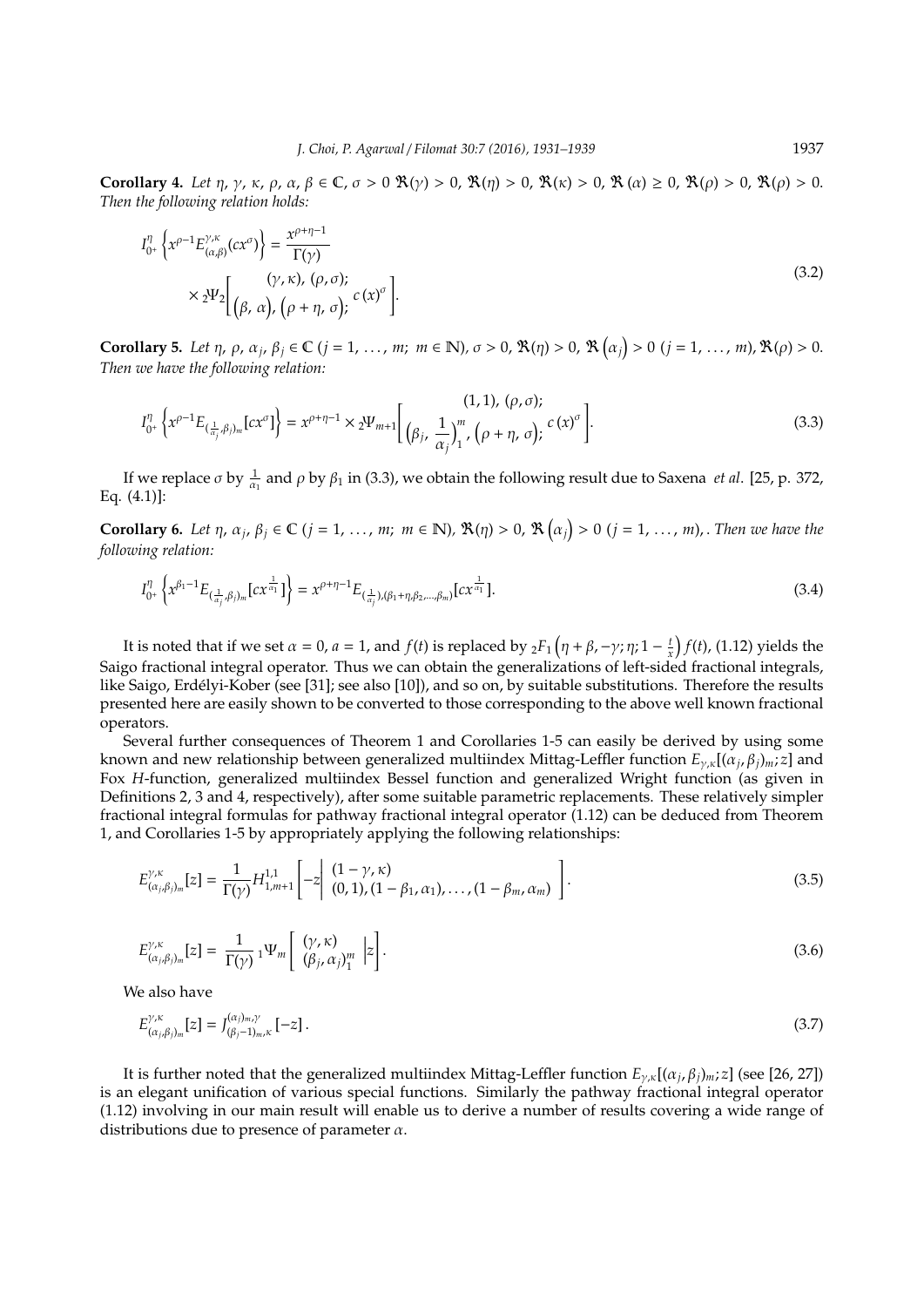**Acknowledgements** This research was, in part, supported by the *Basic Science Research Program* through the *National Research Foundation of Korea* funded by the Ministry of Education, Science and Technology of the Republic of Korea (Grant No. 2010-0011005). Also this research was supported by Dongguk University Research Fund.

#### **References**

- [1] B. Ahmada, J. J. Nietoa, A. Alsaedia and H. Al-Hutamia, Boundary value problems of nonlinear fractional *q*-difference (integral) equations with two fractional orders and four-point nonlocal integral boundary conditions, *Filomat* **28**(8) (2014), 1719–1736.
- [2] M. A. Al-Bassam and Y. F. Luchko, On generalized fractional calculus and its application to the solution of integro-differential equations, *J. Fract. Calc.* **7** (1995), 69–88.
- [3] M. M. Djrbashyan, On the integral transforms generated by the generalized Mittag-Leffler function, *Izv. AN Arm. SSR* **13**(3) (1960), 21–63.
- [4] A. Erd´eldyi, W. Magnus, F. Oberhettinger and F. G. Tricomi, *Higher Transcendental Functions*, **Vol. I-III**, Krieger Pub., Melbourne, Florida, 1981.
- [5] R. Gorenflo and F. Mainardi, Fractional calculus: integral and differential equations of fractional order, 223–276, in: A. Carpinteri and F. Mainardi (Editors), *Fractals and Fractional Calculus in Continuum Mechanics*, Wien, Springer Verlag, 1997.
- [6] H. J. Haubold, A. M. Mathai and R. K. Saxena, Mittag-Leffler functions and their applications, *J. Appl. Math.* **2011** (2011), Article ID 298628, 51 pages; available online at http://dx.doi.org/10.1155/2011/298628.
- [7] R. Hilfer (Editor), *Applications of Fractional Calculus in Physics,* World Scientific Publishing Co., New Jersey, London, Hong Kong, 2000.
- [8] A. A. Kilbas, A. A. Koroleva, and S. V. Rogosin, Multi-parametric Mittag-Leffler functions and their extension, *Fract. Calc. Appl. Anal.* **16**(2) (2013), 378–404.
- [9] A. A. Kilbas, M. Saigo and R. K. Saxena, Generalized Mittag-Leffler function and generalized fractional calculus operators, *Integral Transforms Spec. Funct.* **15** (2004), 31–49.
- [10] A. A. Kilbas, H. M. Srivastava and J. J. Trujillo, *Theory and Applications of Fractional Di*ff*erential Equations*, Elsevier, North-Holland Mathematics Studies **204**, Amsterdam, London, New York, and Tokyo, 2006.
- [11] V. Kiryakova, Generalized Fractional Calculus and Applications, Longman & J. Wiley, Harlow N. York, 1994.
- [12] V. Kiryakova, Multiindex Mittag-Leffler functions, related Gelfond-Leontiev operators and Laplace type integral transforms, *Fract. Calc. Appl. Anal.* **2**(4) (1999), 445–462.
- [13] V. Kiryakova, Some special functions related to fractional calculus and fractional (non-integer) order control systems and equations, *Facta Universitatis* (Sci. J. of University of Nis), Series: Automatic Control and Robotics **7**(1) (2008), 79–98.
- [14] V. Kiryakova, Multiple (multiindex) Mittag-Leffler functions and relations to generalized fractional calculus, *J. Comput. Appl. Math.* **118** (2000), 241–259.
- [15] V.S. Kiryakova, Multi-index Mittag-Leffler functions related to Gelfond-Leontier operators and Laplace type integral transforms, *Fract. Calc. Appl. Anal.* **2** (1999), 445–462.
- [16] V. S. Kiryakova, The special functions of fractional calculus as generalized fractional calculus operators of some basic functions, *Comput. Math. Appl.* **59**(3) (2010), 1128–1141.
- [17] V. S. Kiryakova, The multi-index Mittag-Leffler function as an important class of special functions of fractional calculus, *Comput. Math. Appl.* **59**(5) (2010), 1885–1895.
- [18] Yu. F. Luchko and H. M. Srivastava, The exact solution of certain differential equations of fractional order by using operational calculus, *Comput. Math. Appl.* **29**(8) (1995), 73–85.
- [19] A. M. Mathai and R. K. Saxena, *The H-function with Applications in Statistics and Other Disciplines*, Halsted Press [John Wiley & Sons], New York, London, Sydney, 1978.
- [20] A. C. McBride, *Fractional Calculus and Integral Transforms of Generalized Functions*, Research Notes in Mathematics, Vol. **31**, Pitman Advanced Publishing Program, Boston, 1979.
- [21] S. S. Nair, Pathway fractional integration operator, *Fract. Calc. Appl. Anal.* **12**(3) (2009), 237–252.
- [22] K. Nishimoto, *Fractional Calculus*, Vols. **I**–**IV**, Descartes Press, Koriyama, 1984, 1987, 1989, 1991.
- [23] K. B. Oldham and J. Spanier, *The Fractional Calculus*, Academic Press, New York, 1974.
- [24] J. Paneva-Konovska, On the multi-index (3*m*-parametric) Mittag-Leffler functions, fractional calculus relations and series convergences, *Central European J. Phy.* **11**(10) (2013), 1164–1177; available online at http://dx.doi.org/10.2478/s11534-013-0263-8.
- [25] R. K. Saxena, S. L. Kalla and V. Kiryakova, Relations connecting multiindex Mittag-Leffler functions and Riemann-Liouville fractional calculus, *Algebras Groups Geom.* **20** (2003), 363–386.
- [26] R. K. Saxena and K. Nishimoto, *N*-fractional calculus of generalized Mittag- Leffler functions, *J. Fract. Calc.* **37** (2010), 43–52.
- [27] R. K. Saxena, T. K. Pogány, J. Ram, and J. Daiya, Dirichlet averages of generalized multi-index Mittag-Leffler functions, Armen. J. *Math.* **3**(4) (2010), 174–187.
- [28] H. M. Srivastava and J. Choi, *Series Associated with the Zeta and Related Functions*, Kluwer Academic Publishers, Dordrecht, Boston and London, 2001.
- [29] H. M. Srivastava and J. Choi, Zeta and q-Zeta Functions and Associated Series and Integrals, Elsevier Science Publishers, Amsterdam, London and New York, 2012.
- [30] H. M. Srivastava, K. C. Gupta and S. P. Goyal, *The H-functions of One and Two Variables with Applications*, South Asian Publishers, New Delhi, Madras, 1982.